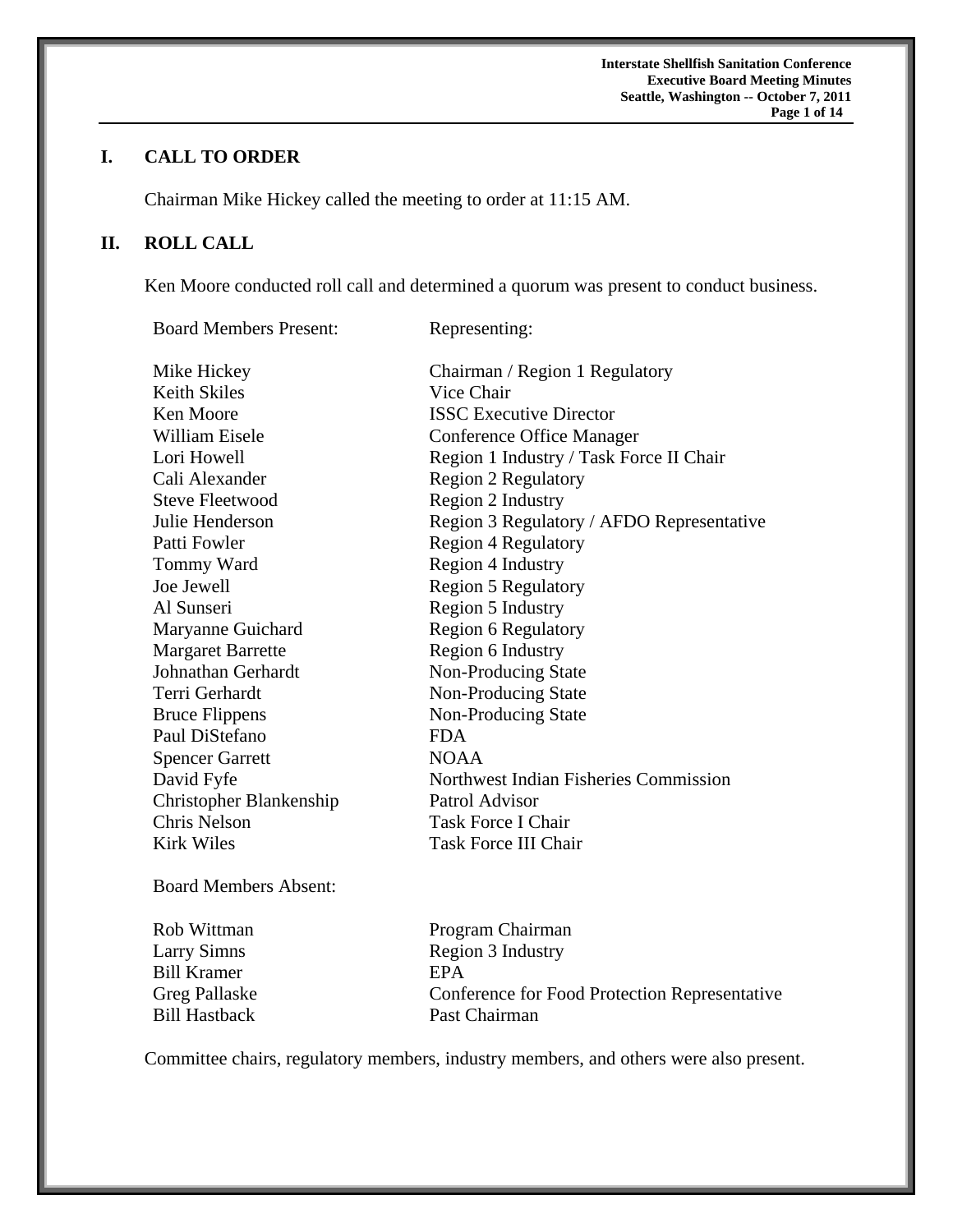## **III. MINUTES**

 A motion was made by Al Sunseri and seconded by Johnathan Gerhardt to approve the minutes of the January 12 and 13, 2011, Board meetings as submitted. The motion carried with a voice vote by the Board.

## **IV. INTRODUCTORY COMMENTS**

 Spencer Garrett made a few brief comments to the Board concerning NOAA/NMFS issues including comments on the Deep Horizon Oil Spill analysis.

## **V. COMMITTEE REPORTS**

- A. Executive Committee
	- 1. Grant Updates

Ken Moore provided the following reports on grant updates.

- a. FDA Cooperative Agreement Received notification from FDA of \$325,000 award (FDA \$275,000 and NOAA \$75,000). Spencer Garrett commented on future of NOAA due to budget cuts. Ken explained this is the first of a 5-year project period with future awards dependent on availability of funds.
- b. FDA Carryover Funds There was approximately \$32,000 carried over from the fiscal year 2011 award.
- c. FDA Small Conference Grant Received \$25,000 award to assist State regulators in attending the Biennial Meeting. The amount of assistance requested exceeded the funds available. Approximately 25 attendees were provided funding to attend.
- d. The Nature Conservancy This grant funded the development of Best Management Practices for Shellfish Restoration study by Dot Leonard. A final report should be received soon after this meeting and the project will be closed out.
- e. Gulf & South Atlantic Fisheries Foundation At the 2009 Biennial Meeting in New Hampshire the Conference requested the FDA conduct an economic study of the impact of mandatory post harvest processing (PHP). FDA requested the ISSC conduct the consumer survey portion of the study. The Foundation provided \$30,000 to assist in this project. The remainder of funding was provided by the States of Mississippi and Louisiana, and the ISSC General Account. This project will be closed out upon receipt of the final report and payment to the contractor.
- 2. Financial Statement Year-to-Date Ken Moore provided explanation of the financial statement and monies that were obligated from the general account (Biennial Meeting costs and final payments to TNC and the Consumer Survey of PHP Oysters).
- 3. 2012 Budget

Ken Moore presented the 2012 proposed budget to the Board indicating it was similar to the previous year's budget. He explained there is a considerable difference in meeting and non-meeting years operating expenses. Ken advised the Board that the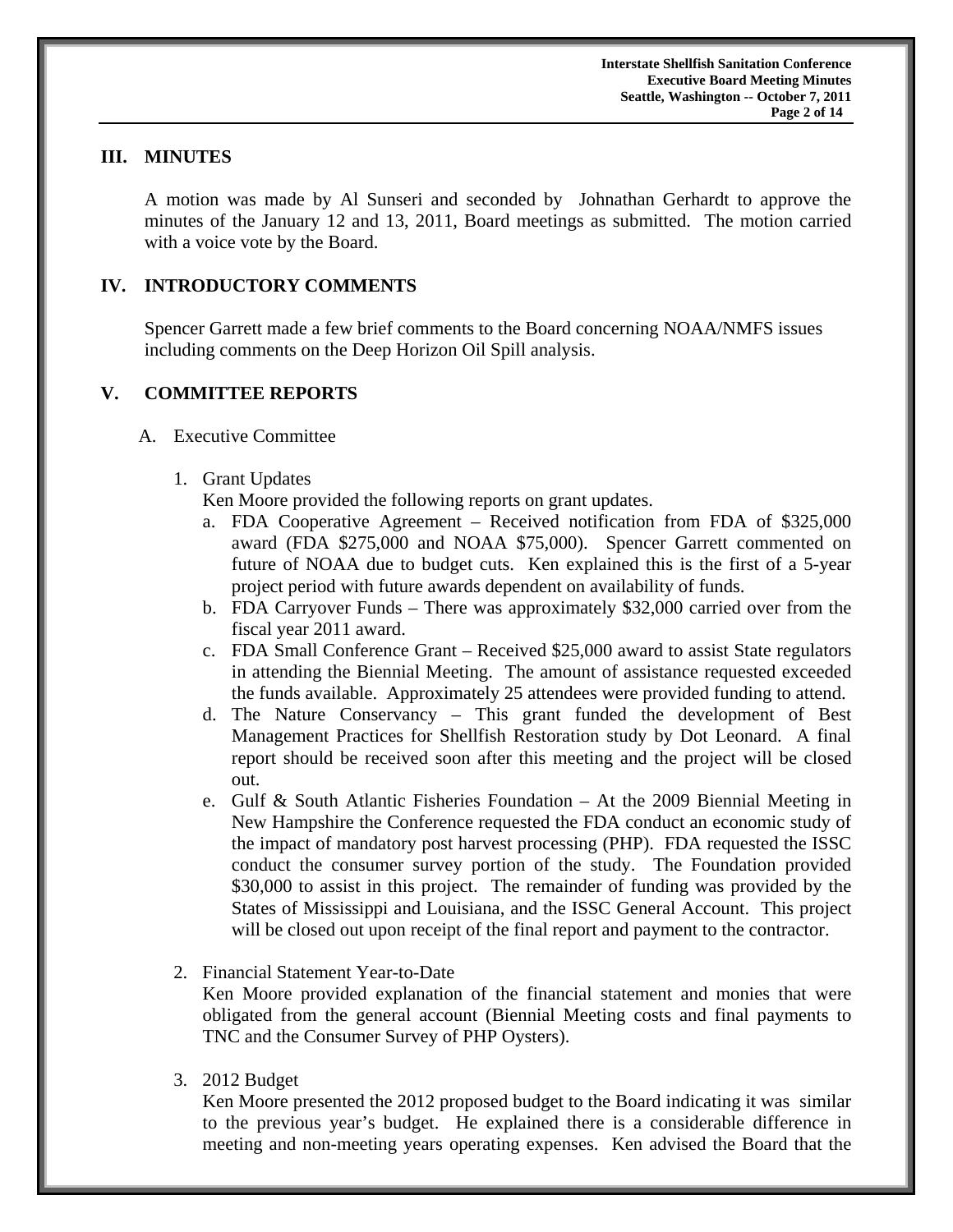pending legal matter had been settled and would provide details to Board members upon request. The motion was approved by a voice vote.

4. State Membership Fees

Ken Moore advised that the only membership fees that needed to be addressed were State memberships. He said the individual membership fees could be changed but thinks it would be inappropriate at this time. Ken explained that Biennial Meeting registration fees include a 2012 and 2013 individual membership. He said that Task Force III directed the appointment of a committee to look at finding other ways to fund the Conference and the proposal that was submitted suggested that 45% of funding for this Conference should come from membership fees. The committee will be reviewing State membership fees. Ken said it may be possible to have the committee's recommendation at the Spring Board meeting. A motion was made by Maryanne Guichard and seconded by Al Sunseri that State membership fees remain at \$600 for 2012. The motion carried with a voice vote by the Board.

- 5. 2011 Work Plan Evaluation / 2012 Proposed Work Plan Ken Moore reported that the 2011 Work Plan and the 2012 Proposed Work Plan will be completed at the end of the year. The plans will be distributed to the Board after the first of the year for comments and evaluation. A report will be provided at the 2012 Spring Board meeting.
- B. Biotoxin Committee

Ken Moore presented the Biotoxin Committee report to the Board and advised that the Committee requested approval of a recommendation on Proposal 09-101 that under the public health significance section, the last sentence of the first paragraph under DSP Toxins was no longer appropriate and should be removed. Ken informed the Board that this recommendation would be reflected in the 2011 Summary of Actions and Board approval was not required.

### C. Education Committee

Ken Moore presented the Education Committee report to the Board with the following recommendations:

1. Recommended development of a central location, possibly on the ISSC website, where existing educational resources would be compiled for use and also recommended that the ISSC write a letter to states and other shellfish related entities requesting an outline of current/upcoming training initiates and provide links to online recourses to be placed in this central location. Ken offered a substitute recommendation that the ISSC contact the designated classification contacts for each State and the regional shellfish industry associations of each region to ask them to identify and provide this information to the ISSC for dissemination. A motion to approve was made by Johnathan Gerhardt and seconded by Al Sunseri. The motion passed with a voice vote by the Board.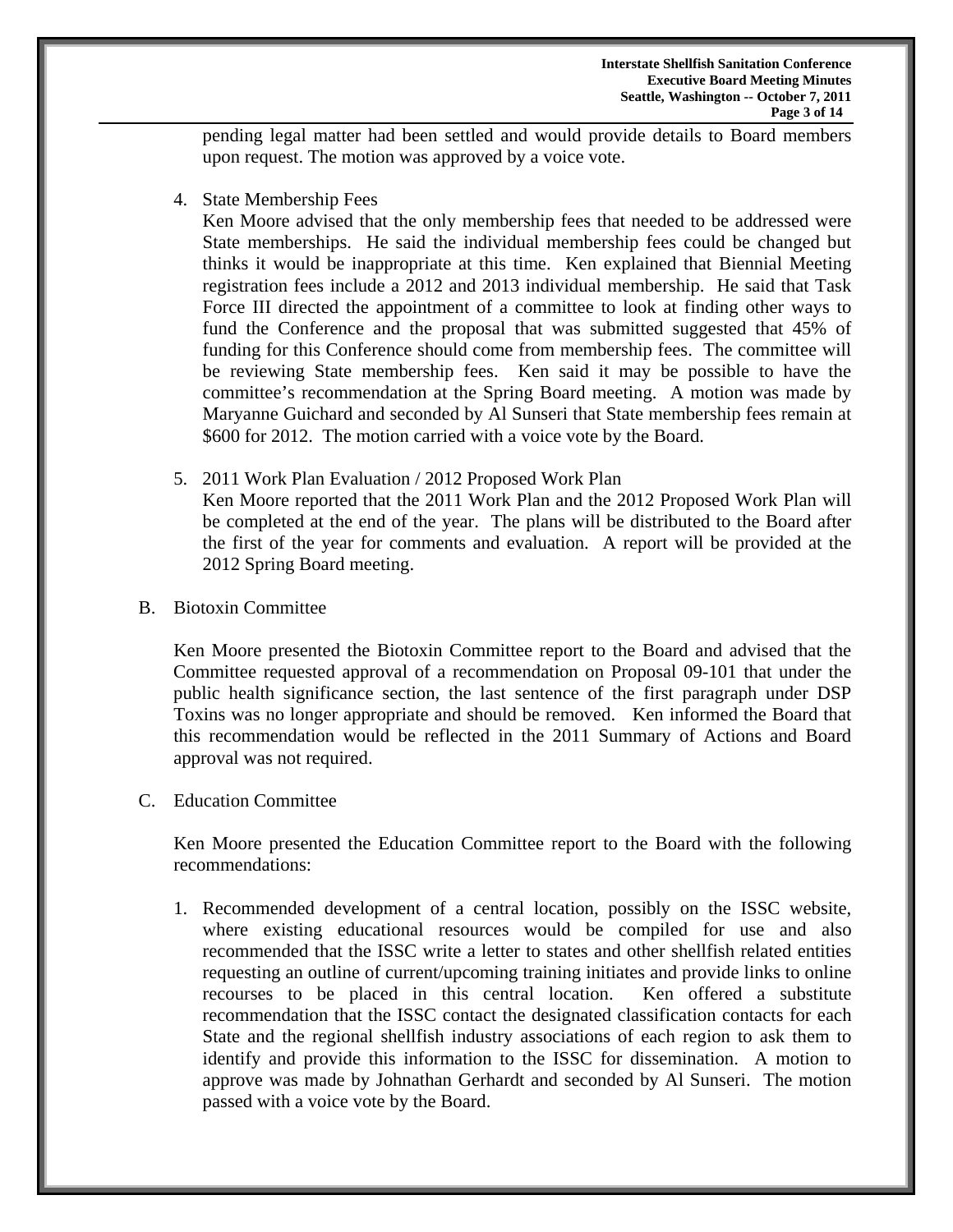- 2. Johnathan Gerhardt, Chairman of the Education Committee, advised the Board of the committee's recommendation for ISSC to investigate costs of contracting with an outside source to develop online courses for harvesters and dealers and report back to the Board. There was a continued concern about how to successfully implement mandatory training based upon issues such as language barrier, literacy, state resources, continuing education tracking, and internet availability. A motion to approve was made by Johnathan Gerhardt and seconded by Al Sunseri. The motion passed with a voice vote by the Board.
- D. Import Assessment Committee

Sandy Shepherd presented the Import Assessment Committee report to the Board. Sandy said the Committee has continued efforts to identify effective steps for addressing concerns associated with shellfish imported from non-MOU countries. The Committee had been made aware of possible discrepancies between federal agency shellfish data (e.g. NMFS and FDA) that show importation of live/fresh NON-MOU shellfish from various countries and the lack of availability of "real time" import data. The Committee members questioned the process used by FDA to screen Non-MOU shellfish and adequately relay the required import information to state authorities to prevent entry. NMFS was not available to answer concerns on data presented showing possible importation of live fresh shellfish from NON-MOU countries such as Australia, Vietnam, and China in 2010 and 2011. More information and assistance is needed from NMFS to help interpret their data.

Sandy also reported that the committee was also made aware of some imports from MOU countries that may not be allowed entry due to possible restrictions on certain species, growing areas, or other parameters depending on the (MOU) between FDA and the foreign government. Concerns were raised concerns that if there were certain restrictions on shellfish from MOU countries, these restrictions should certainly be included in the ICSSL to assist authorities with determining approved source. The FDA Committee representative agreed to review MOU's with foreign governments to determine if there were any restrictions on species or growing areas and advise the Committee.

The Committee made the following recommendations for Board approval.

- 1. Recommended that any parameters in the agreements between FDA and foreign competent authorities be included in the ICSSL to assist control authorities with approved source. A motion to approve was made by Maryanne Guichard and seconded by Lori Howell. Following a discussion and an FDA request for additional information the motion was withdrawn. A motion was then made by Spencer Garrett that the ISSC ask FDA and NMFS to jointly review our import product list of shellfish. Dave Wallace seconded the motion which carried with a voice vote by the Board.
- 2. Recommended that communications be enhanced between federal and state agencies so that "real time" data is dispersed to shellfish authorities to improve import oversight. Ken Moore and Spencer Garrett agreed that this request is impossible. Ken suggested that the Board not take any action on this recommendation until FDA and NMFS review the data and what the data means. He said the Board can then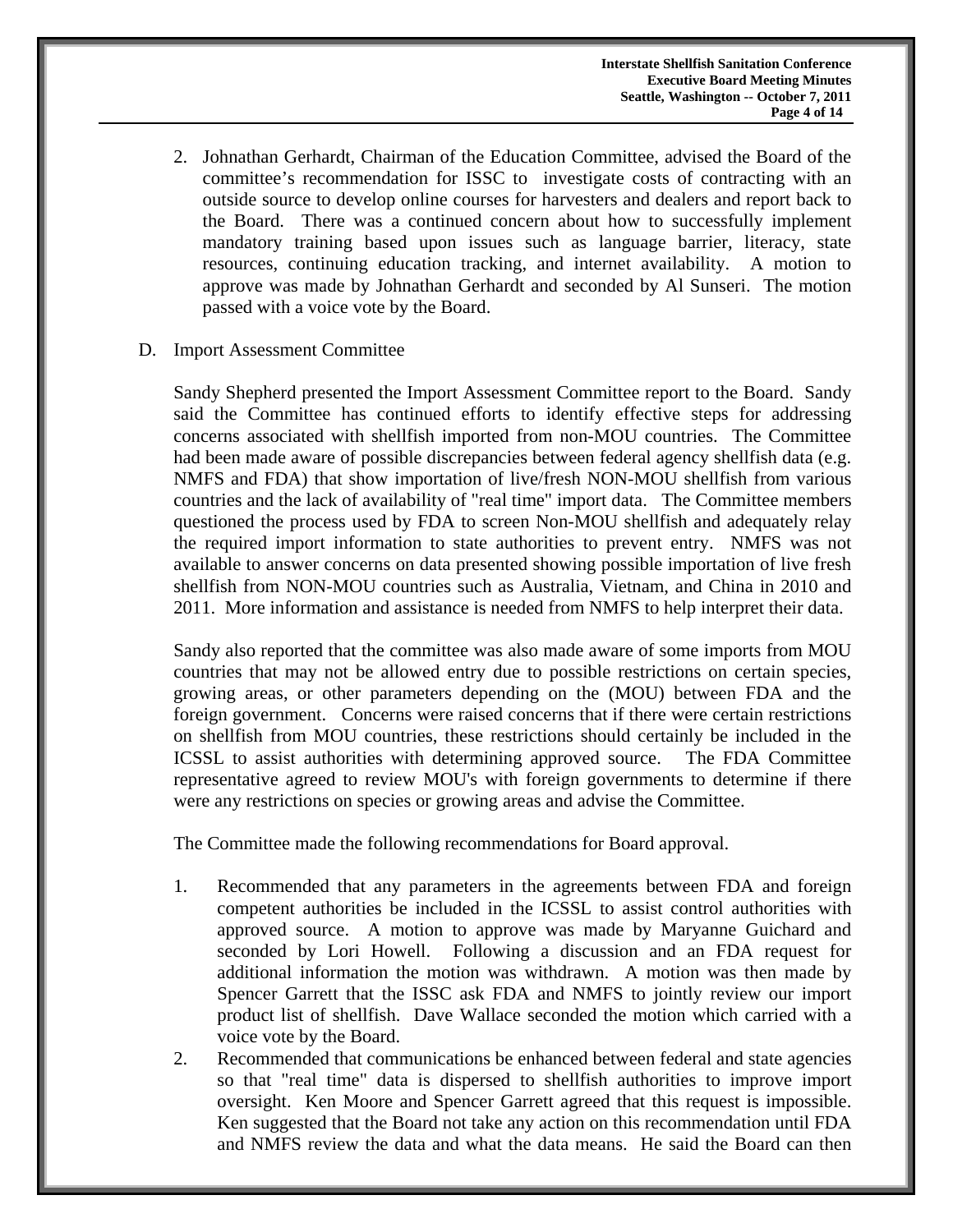look at how this information can be dispersed. The motion carried with a voice vote by the Board. Spencer asked for a letter from ISSC to this effect.

E. Patrol Committee

Chris Blankenship reported that the Patrol Committee had discussed several items and identified five issues that could potentially impact the NSSP.

The Committee recommended that shellfish gardening and restoration project issues be highlighted as a continuing issue which may have fiscal impacts on the patrol authority and request any funding source recommendations. The Patrol Committee also wants to highlight to the Executive Board that there may need to be certain requirements of materials used for restoration projects in prohibited or restricted areas. A motion was made by Patti Fowler that the ISSC appoint a committee to develop a proposal for consideration to look into oyster gardening in restricted and prohibited waters regarding patrol, citation, and illness issues. Chris Blankenship offered a friendly amendment to include shellfish restoration. The Board will determine the appropriateness of the proposal. Al Sunseri seconded the motion which was tabled until after the Shellfish Restoration Committee report.

The following items were presented to the Board as information with no action required:

- The Patrol Committee agreed it was important to inform the Executive Board of the potential of reduced enforcement capabilities as the result of budget cuts and shortfalls.
- The Patrol Committee recognized that some of the members of the committee were unable to attend the meeting due to travel restrictions and budget reductions. Several members of the Patrol Committee did receive financial assistance of the ISSC to attend the meeting and the committee hopes such funding can be utilized for future meeting to increase participation.
- The Patrol Committee felt it was important to continue to inform the Executive Board of the Vessel Monitoring Systems (VMS) enforcement tool for use in maintaining compliance with shellfish regulations. Several states are mandating the use of VMS on vessels with previous violations and on vessels of certain sizes and in certain areas.
- The Patrol Committee will conduct outreach to other Patrol element ISSC member states to discuss the possibility of recommending a proposal to use other criteria to more effectively evaluate an effective patrol program.
- F. Plant Standardization Committee

Ken Moore advised the Board that the Plant Standardization Committee had met and there were no items presented for discussion.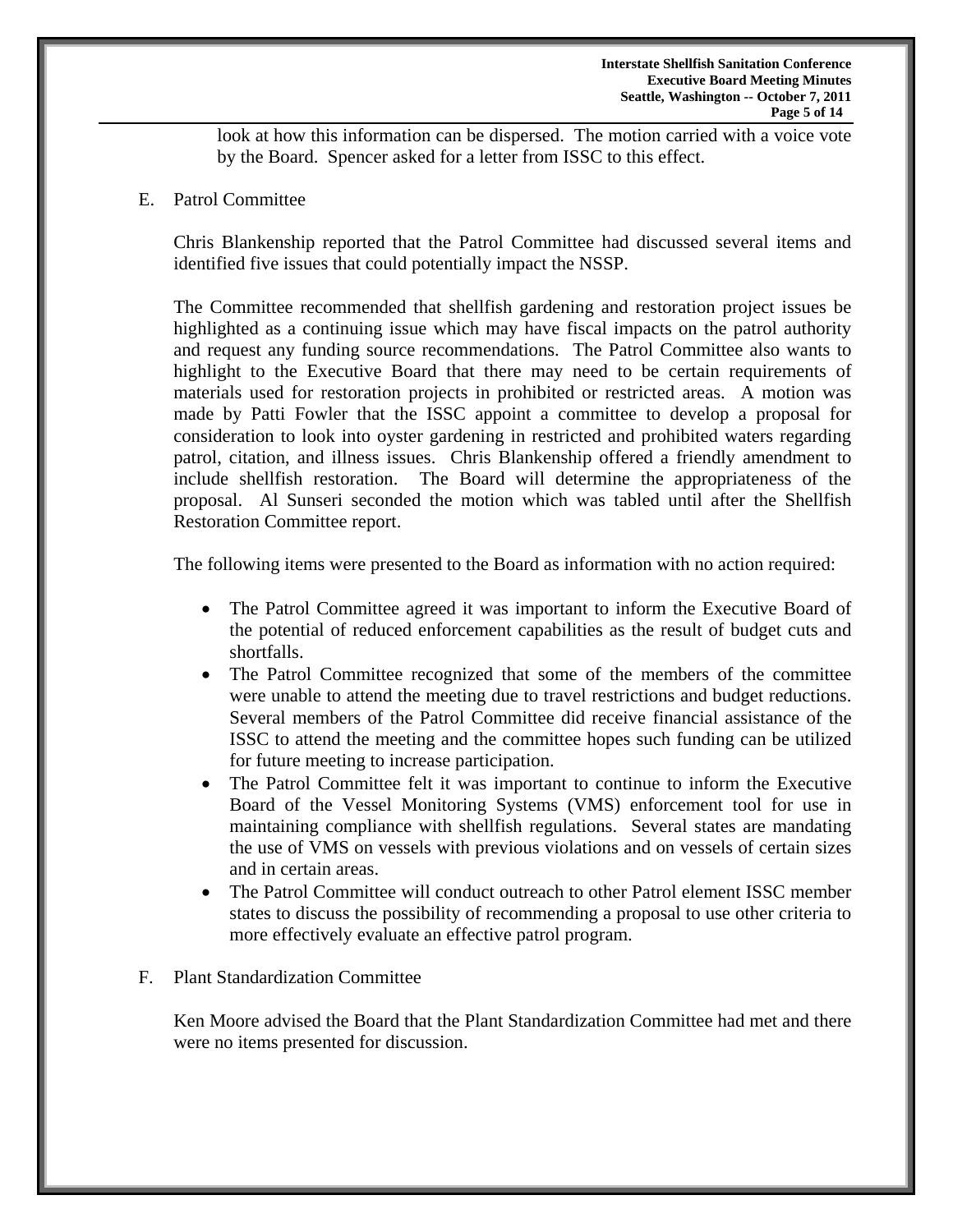### G. Research Guidance Committee

Ken Moore presented the Research Guidance Committee report for Bob Rheault. The Committee recommended that research should be promoted to determine the spatial, temporal and environmental conditions that affect *Vp* levels in molluscan shellfish. Johnathan Gerhardt made a motion to approve the recommendation that this should be shared with the work group that is going to be looking at *Vp* illnesses and making recommendations to the Board regarding *Vp*. The motion was seconded by Paul DiStefano and carried with a voice vote by the Board.

The Committee also recommended that a new study should be conducted to determine if these control plans have been effective in reducing the levels of these pathogens in shellfish at the retail level. The suite of other pathogens that were included in the 2007 study should also be examined in this future investigation.

The Committee's second recommendation was that the ISSC examine the use of Male Specific Coliphage (MSC) for various regulatory applications and additional research needs to be conducted to determine the appropriateness of future applications of these indicator organisms. The Committee also suggested that additional investigations should be conducted prior to application for other regulatory or risk assessment purposes. Ken said that this method has already been referred to Committee and he suggested that the Board direct this recommendation to that Committee. A motion to approve was made by Maryanne Guichard and seconded by Lori Howell. The motion carried with a voice vote by the Board.

### H. Shellfish Restoration Committee

 Dorothy Leonard presented the Restoration Committee report to the Board. The Committee recommended inclusion of The Nature Conservancy Best Mangement Practices for Shellfish Restoration in the NSSP as a guidance document. The Committee suggested that before inclusion in the NSSP as a guidance document the BMPs should be reviewed and edited to follow the NSSP format. Ken Moore advised that this recommendation should be submitted as a proposal to the Conference. He suggested the Board review the full report and make further recommendations at a future Board meeting on how to incorporate into a proposal. Maryanne Guichard made a motion to approve Ken's recommendation, which was seconded by Lori Howell. The motion carried with a voice vote by the Board.

Requested that the Executive Board provide \$1,000 sponsorship of the "2012 International Conference on Shellfish Restoration" to be held in Charleston, SC from November 14-17, 2012. A motion to approve was made by Dave Wallace and seconded by Lori Howell. Maryanne Guichard made a substitute motion that consideration of this item be included in the 2012 proposed budget discussion. The motion was seconded by Bruce Flippens and carried with a voice vote by the Board. NOTE: Following consideration of the ISSC 2012 proposed budget, a motion was made by Maryanne Guichard and seconded by Bruce Flippens to provide \$1,000 sponsorship to the "2012 International Conference on Shellfish Restoration". The motion carried with a voice vote by the Board.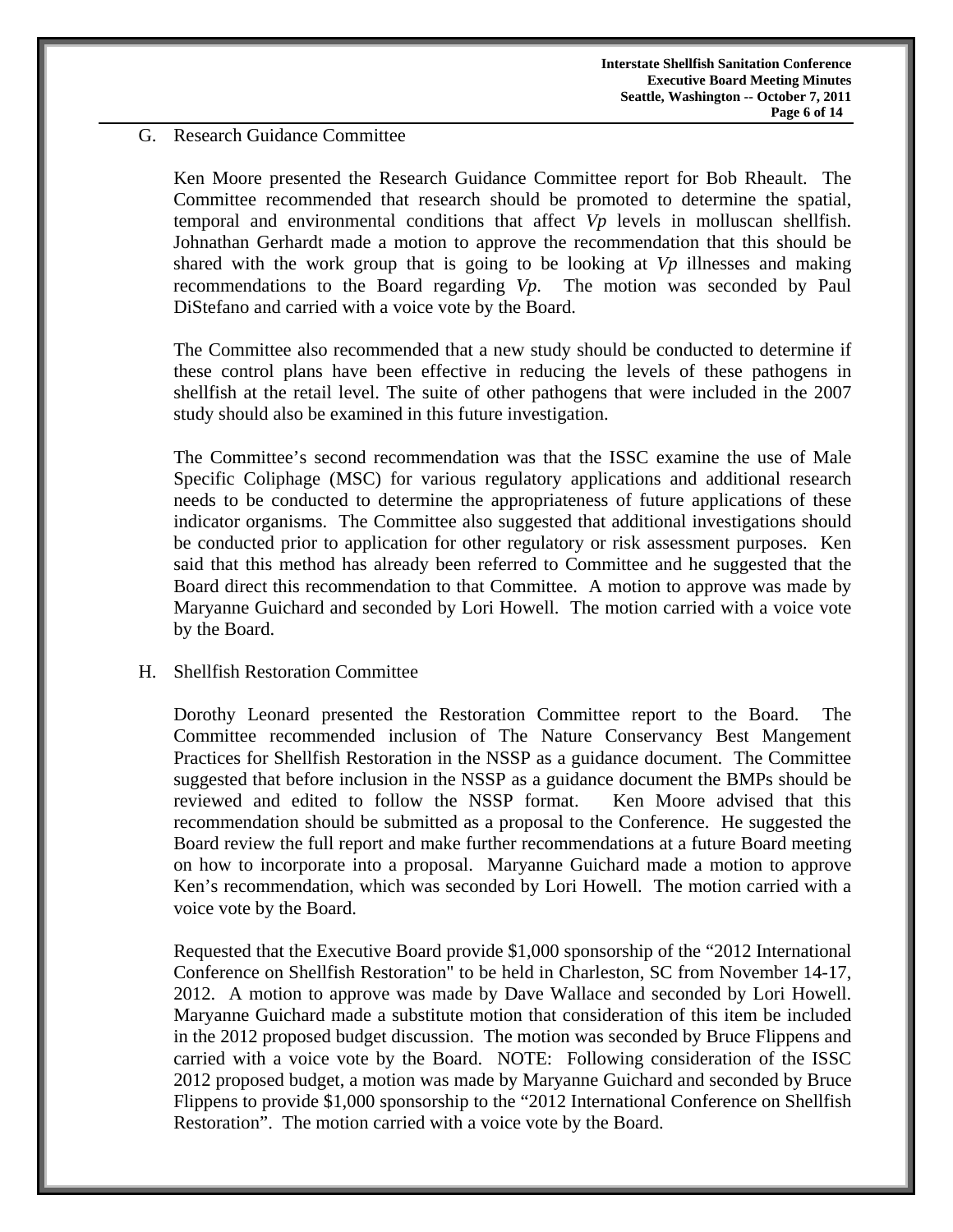A motion was made by Johnathan Gerhardt and seconded by Dave Wallace that the Board hold a discussion at the Spring Board meeting on the shellfish gardening motion made by Patti Fowler during the Patrol Committee report (see V. Committee Reports E. Patrol Committee) along with the shellfish restoration BMPs. The motion carried with a voice vote by the Board.

# I. Time Temperature Technology Committee

Maryanne Guichard presented the Committee report to the Board. Ken advised that the Voting Delegates had already accepted this recommendation on Proposal 09-214 to appoint a committee to address Suitable Time-Temperature Monitoring Devices for Shipping Times >4 Hours no action was required by the Board. It was agreed that the Executive Board Chairman will appoint a committee to design a survey, develop criteria for evaluating devices, continue discussions and develop information to post on the ISSC website pertaining to available technologies.

The Committee members had a general discussion on issues relating to time/temperature monitoring devices. Committee members acknowledge that requirements for time/temperature devices are not being uniformly enforced. Concern was raised that the Model Ordinance allows for a choice of measuring ambient temperature of vehicle or product temperature and product temperature should be used. The Committee's industry members discussed barriers to using time/temperature devices. A requirement for temperature to be recorded on the bill of lading was discussed. The Committee felt this was a very important topic and continued discussion is necessary. The Committee also feels that there is a need to develop a more positive survey to encourage broader participation by industry and solicit information on available products. The Committee needs to include different facets of industry as well as regulators.

J. Traceability Committee

Ken Moore reported for Bill Dewey and presented the Traceability Committee report and said that this Committee had spent quite a bit of time on conference calls and time at this meeting looking at technology and how technology could best be used to trace shellfish. Ken advised that the following recommendations were made by the Committee.

- 1. Recommended that the ISSC Executive Board request Institute of Food Technology (IFT) include shellfish in their pending pilot. If shellfish is not selected, request pricing on consultation to evaluate and/or perform a shellfish traceback and trace forward field study. If IFT is not able to include shellfish as one of the 2 products in their currently funded traceback/traceforward study, ask FDA to fund IFT to conduct a shellfish traceback/traceforward study separately from the FSMA requirement. A motion to approve was made by Johnathan Gerhardt and seconded by Lori Howell. The motion carried with a voice vote by the Board.
- 2. Requested that if IFT is unable to include recommendation 1 above that the Executive Board engage FDA, the Retail Food Program, the Division of Federal and State Relations, the Office of Regulatory Affairs, the State Training Branch, NOAA, the International Food Protection Training Institute the Conference of Food Protection,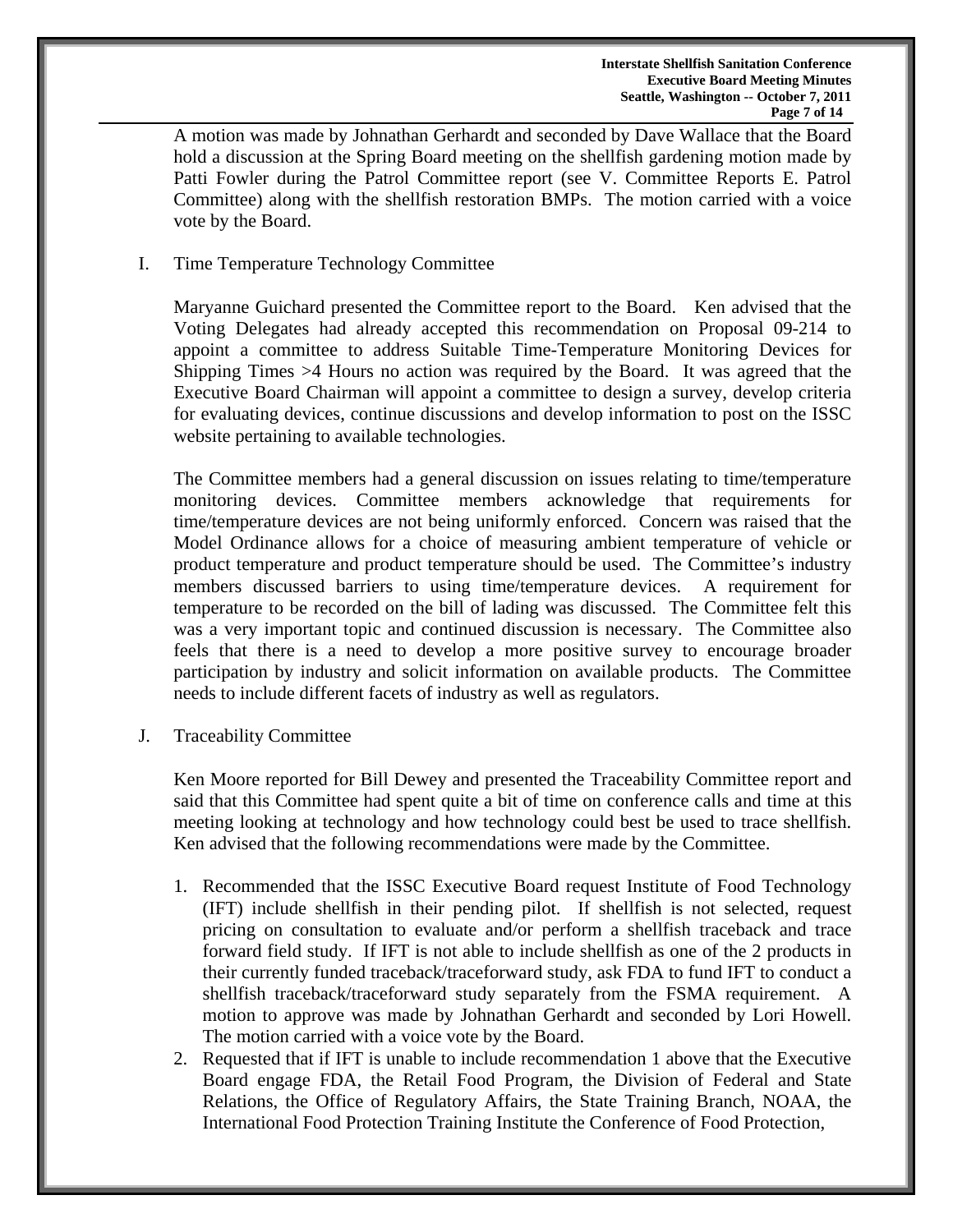- 3. The states and local health departments, and others to encourage States to improve record keeping at the retail level specifically with regard to traceability. A motion to approve was made by Lori Howell and seconded by Maryanne Guichard. The motion carried with a voice vote by the Board.
- 4. Requested that the Executive Board proceed with all due speed in a Traceability Field Study and to seek partners such as the Gulf States Marine Fisheries Commission or the Institute of Food Technology to ensure that the study is completed as soon as possible so we can identify weaknesses in shellfish traceability and seek solutions to those weaknesses. A motion to approve was made by Lori Howell and seconded by Maryanne Guichard. The motion carried with a voice vote by the Board.
- K. *Vv* Illness Review Subcommittee

Lori Howell presented this report to the Board. She advised that the *Vibrio vulnificus* Illness Review Subcommittee met on Wednesday, October 5, 2011 for the limited purpose of reviewing certain aspects of *Vv* case NV Vv8-14. This case was reported by Nevada and found to meet the criteria for a countable case. The COVIS form indicated that Virginia was the source of the oysters. Virginia asked for the opportunity to present additional information pertaining to the source of the oysters. After reviewing the information presented, including correspondence written following the illness investigation, the Subcommittee determined that it is likely that oysters may have come from another state. Therefore, because the product consumed cannot be traced to a single source state, the case should not count. Lori also reported that the Subcommittee had discussed its role as the Conference moves forward with *Vibrio vulnificus* illness reduction activities. Given that the Conference is moving toward the use of national numbers of *Vibrio vulnificus* illness there may be greater need for the Subcommittee to distinguish between source states.

The Subcommittee recommended that additional guidance be provided for evaluating cases; such as how to determine source states where multiple states are implicated. Ken said it would be more appropriate for the Board to wait until the Conference has received FDA's response to the Summary of Actions. He said at that point in time we will have a much better idea of what the Conference needs to accomplish with the Subcommittee because it could very likely change and suggested tabling action until the Spring Board meeting. Lori Howell made a motion to approve Ken Moore's recommendation on this item which was seconded by Johnathan Gerhardt. The motion carried with a voice vote by the Board.

Following a brief discussion on the previously reported issue relative to the Virginia case, Ken said that because the *Vibrio* Management Committee did not meet that it would be appropriate for the Board to agree with the findings of the Subcommittee. A motion was made by Maryanne Guichard and seconded by Joe Jewell. The motion passed with a voice vote by the Board.

A discussion was held in response to a question on determining the origin of unknown cases. Ken Moore said there are not controls in place for cases that originated from States other then Gulf States. Kirk Wiles commented that the Subcommittee does need guidance and criteria on defining and determining source states. In response to Spencer Garrett,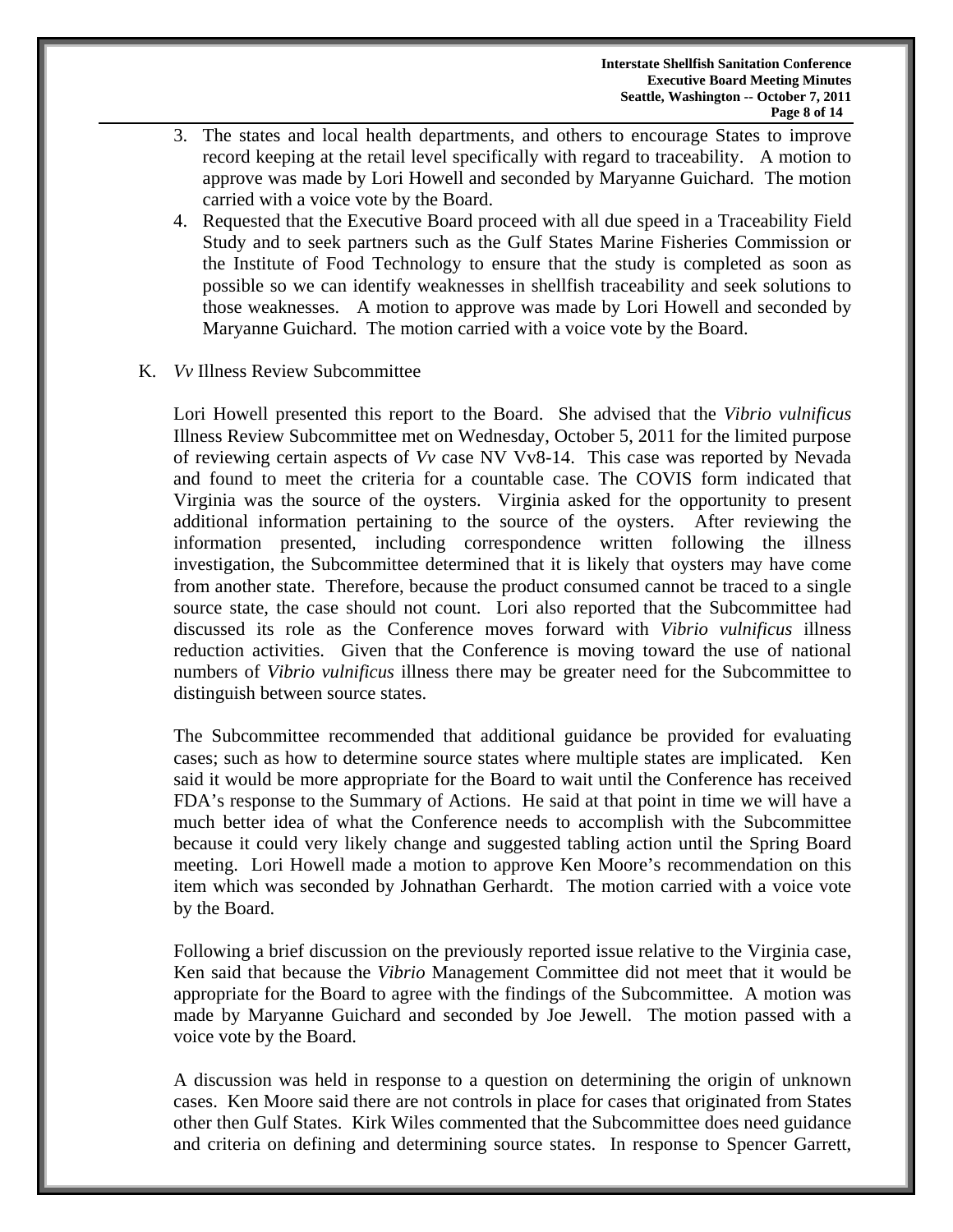Ken said that CDC determines source states from the COVIS form so this is not an issue for CDC.

L. Use of Press Committee

Ken Moore presented the Use of Press Committee report to the Board. Ken said the Voting Delegates had referred Proposal 07-305 back to the Use of Press Committee. Ken explained that these recommendations were adopted by the Conference and no action was required by the Board. Following clarification by Maryanne Guichard the following information was submitted to the Board.

- The ISSC will ask that the FDA Core Group coordinate with the ISSC Use of Press Committee to develop use of press protocols.
- Criteria should include whether suspect product has been accounted for and the degree of public health risk. The Code of Federal Regulations protocols for use of press should be a guiding document as was the case for recall protocols developed by ISSC and FDA.
- A work group will be appointed to craft a decision tree using the work done to date and the CFR guidance. Members of the work group will include Leslie Palmer, Chair, Rick Porso, Don Ulstrom, Bill Dewey, Mike Antee, Tom Mahan, Lori Howell, and Mike Hickey.
- M. Laboratory Methods Review Committee

Ken Moore advised the Board that the LMR Committee report needed to be added as an agenda item and the report was distributed to the Board. Ken explained that Recommendation No. 15 involves criteria for evaluation of labs conducting PHP validations. Minimum criteria have been established for evaluation of laboratories conducting PHP validation studies and FDA has begun evaluating labs conducting PHP validation studies. The Committee recommended that FDA create a laboratory evaluation checklist for laboratories conducting PHP validations from the minimum criteria currently established and submit to the LMRC for review and recommendations for approval for use in the NSSP. Patti Fowler, Chair of LMR Committee, said this is very preliminary criteria so far to look at the PHP laboratories and the Committee would like to have these criteria in the same format as other laboratory evaluations for consistency. Patti said the Committee will continue to develop a proposal. In response to Lori Howell, Lizzie Evans said the State LEOs will eventually be performing these evaluations. Al Sunseri made a motion that the Board grant interim approval to this criteria, effective immediately, with the requirement that a proposal will be submitted at the 2013 Biennial Meeting. The motion was seconded by Dave Wallace and carried with a voice vote by the Board.

Ken Moore advised the Board that the LMR Committee recommended approval of the SLV Method Application for Real-Time PCR (qPCR) Assay for the Detection of the Cholera Toxin Gene, ctx as an Emerging Method. Ken said this method was recently used in the Florida outbreak and the Committee believes that this method meets the minimum criteria submission for an Emerging Method and meets an immediate need within the NSSP. A motion to approve was made by Al Sunseri and seconded by Dave Wallace. The motion carried with a voice vote by the Board.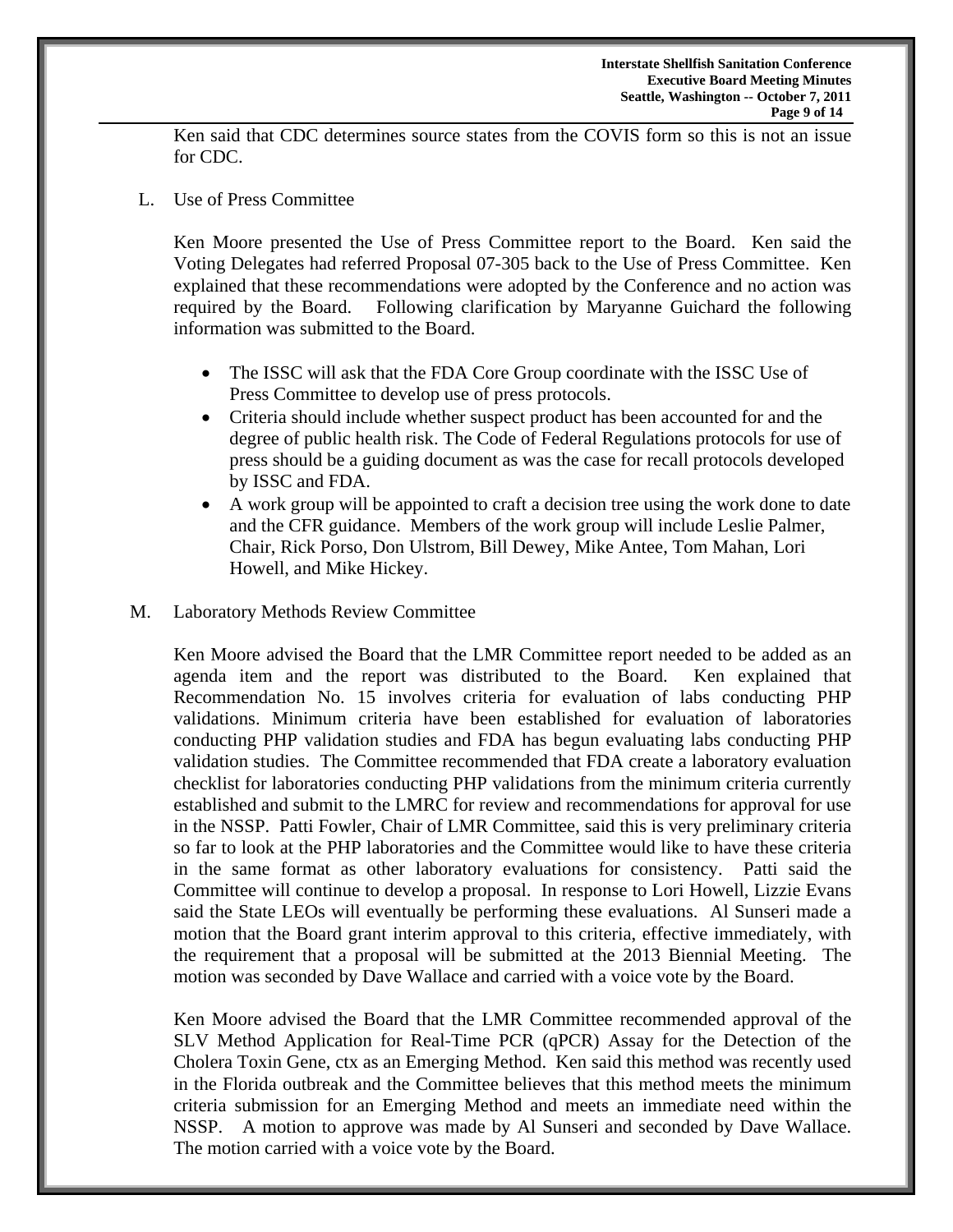### M. Foreign Relations Committee

 David Fyfe, Chair of the Foreign Relations Committee, asked for Board concurrence to add a representative from Korea to the committee roster. The Board agreed to the request.

### **VI. OLD BUSINESS**

#### A. ISSC Consumer Acceptance Survey Report

 Ken Moore said this item had been discussed several times during the meeting and no further reporting was needed at this time.

## B. RTI Report

Ken Moore said ISSC's role in the RTI Study had previously been explained and asked if any Board members had not had an opportunity to hear FDA's comments on the RTI report. Paul DiStefano agreed to go over the update with Al Sunseri after the Board meeting.

## C. California Regulations

Ken Moore reported that the ISSC had recently communicated with the State of California regarding the status of their review of changes needed to accept PHP validations at <30 MPN/gram rather than <3 MPN/gram. They are still under censure by the ISSC and this item will remain on record for updates to the Board. Kirk Wiles commented that this does remain an issue since there is no protocol for <3 MPN/gram.

#### D. GAO Audit Update

Ken Moore reported that ISSC was notified that GAO is going to release the document to the public on October  $11<sup>th</sup>$ . Ken said Senator Rosa DeLaruo's office had 30 days to review the document and that period will end October  $11<sup>th</sup>$ . Ken suggested that Board members read the report. He suggested the bottom line will be recommending ISSC and FDA work together to find a better way to address the *Vv* problem. Cali Alexander asked that this item remain on the Board agenda for discussion at the 2012 Spring Board meeting. Al Sunseri informed the Board that GAO did not respond to requests by approximately twenty Congressional members to include additional items in their audit. Kirk Wiles said he was informed by GAO that items were not added to the audit unless there was a request by the Chair (Senator DeLauro).

E. FDA Interactive Sessions with Industry Regarding the Challenges to Implement PHP Ken Moore said that Paul DiStefano had previously addressed this item and explained why these meeting have not been held. There were no questions from the Board.

#### F. FDA Report on Status of EU Audit

Paul DiStefano reported that FDA had completed their equivalency audit of the EU. There were seven countries within the European Union who had requested that FDA look at the EU from an equivalency perspective. He said a lot of information was provided to FDA and based on that information; FDA conducted an on-site audit in the United Kingdom (specifically two of the four countries - England and Scotland). The report is in final draft form within the agency and under heavy scrutiny but has not been issued to the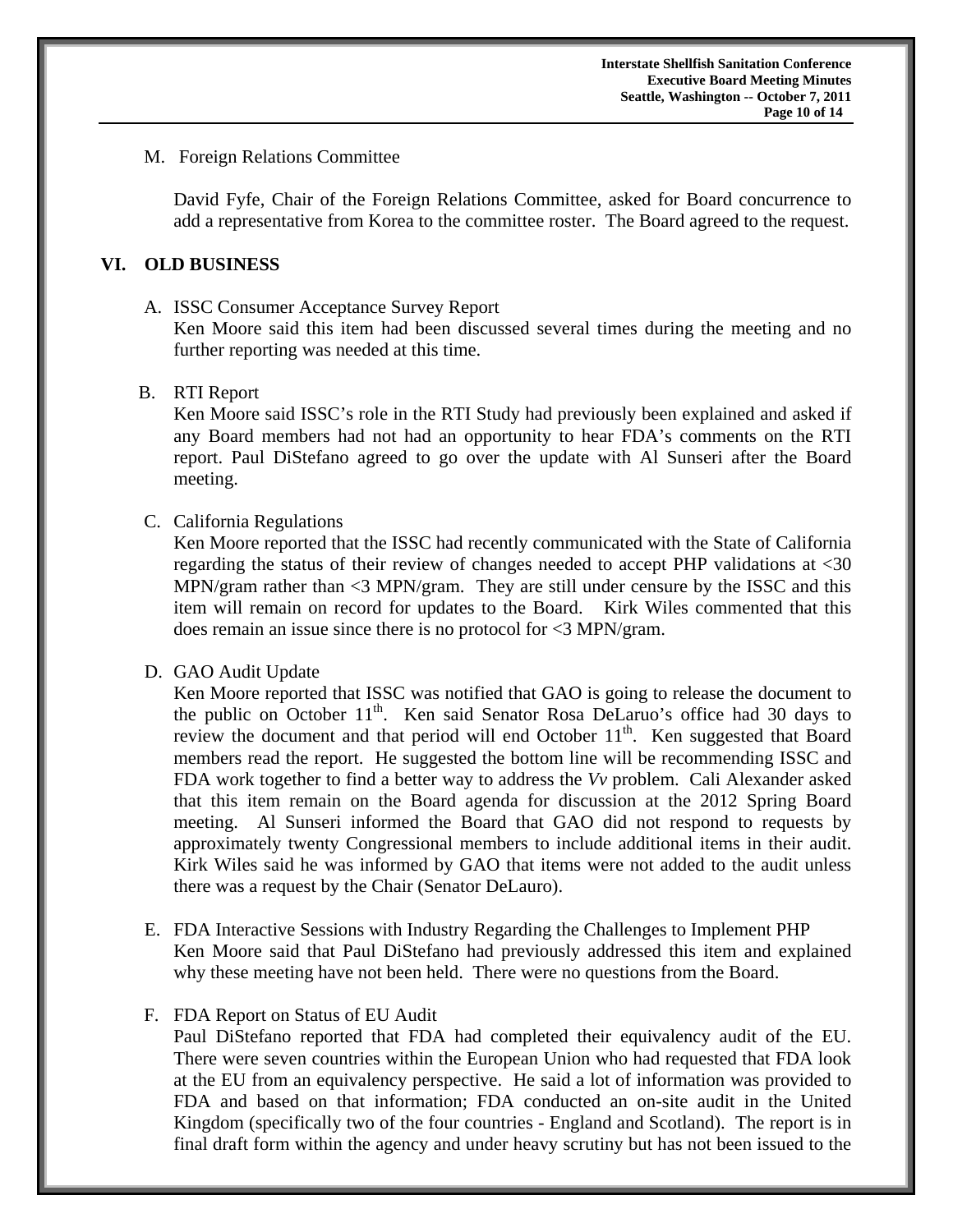EU. Paul said he could not go into a lot of detail but the outcome of that draft report clearly says they do not have a program that offers an equivalent level of public health protection. The question has been asked that once that report is provided how does that ultimately affect their decision regarding the opening of their borders to US product. There is some belief that they have deliberately held back on any analysis or decision on our program depending on what we tell them about their program. Paul said an organization called European Food Safety Authority recently did a report on food safety which included shellfish and the findings almost to the letter, support the findings of FDA's report. There has been an ongoing effort to work with the EU to expedite their evaluation and those efforts continue but ultimately it is the decision of the EU. In response to a question by Mike Voisin, Paul said the WTO is aware of this situation and there has been communication suggesting that the WTO get involved to help bring this to resolution. Paul said he would find out if the European Food Safety Authority report is available as a public document.

G. *Vibrio* Technology Project

Ken Moore reported that in 2010 the ISSC was awarded \$30,000 to develop PHP technology and it has taken the Conference some time to determine how to best identify the kinds of PHP technology needed. An RFP was developed and three (3) projects were awarded through a committee selection process for a total of \$32,000. The projects included (1) cooking techniques; (2) assisting with validation of *Vp*; and (3) assisting with *Vv* relaying to high salinity areas. Ken said progress reports will be shared with the Board.

- H. Proposals
	- 1. Proposal 05-308 ISSC Policy Statement on Consumption of Raw Oysters Ken Moore reported that Task Force III had a brief discussion on this proposal. Ken said he advised the Task Force that there was no need to take action on this proposal since the Board had discussed this about a year ago and made a decision that given where this conference is relative to PHP that the Board is not prepared at this time to make a decision regarding any possible changes. Ken suggested leaving this as an ongoing item on the Board agenda as we continue to discuss different ways to address *Vv* illnesses.
	- 2. Resolution 09-001 Education Outreach Common Carriers Association

Ken Moore advised that this resolution was adopted at the 2009 Biennial Meeting in New Hampshire. The resolution was adopted so ISSC could try to identify education opportunities for common carrier associations. Ken said he has continued to discussions with various associations but has not found anything productive. He will continue to update Board on the status of this proposal.

- I. Board Vacancies
	- 1. Region 6 Regulatory

Maryanne Guichard advised the Board that Dawn Smith was no longer associated with shellfish and the region would like to recommend Jerrod Davis as alternate. A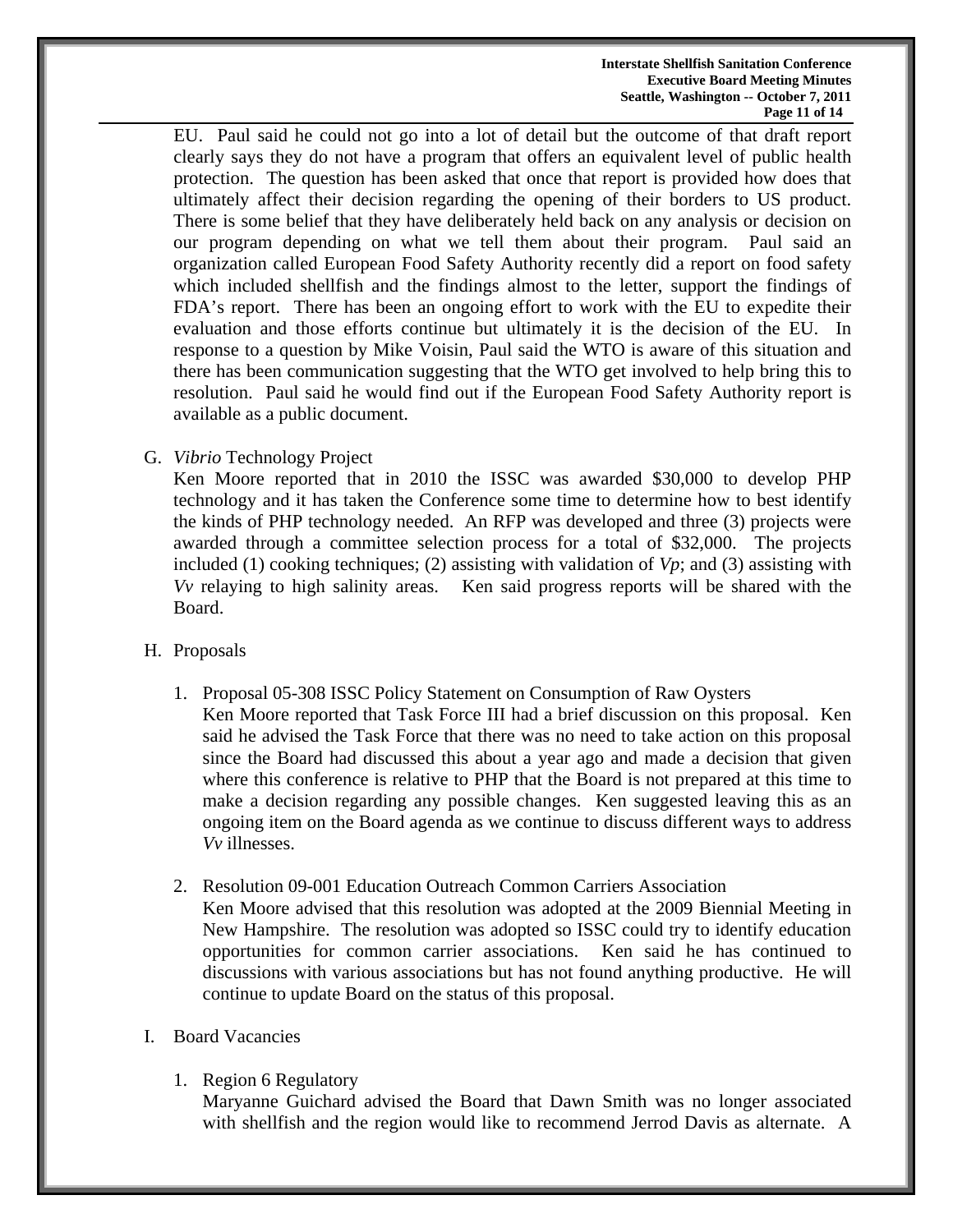motion to approve was made by Lori Howell and seconded by Margaret Barrette. The motion carried with a voice vote by the Board.

2. Region 2 Regulatory

Cali Alexander asked the Board to approve Debby Watkins as her alternate. A motion to approve was made and seconded but the Board requested that Cali communicate with Region 2 to confirm acceptance of Debby Watkins as the Board alternate. The Board will be polled afterwards for concurrence.

## **VII. NEW BUSINESS**

A. Executive Board Officer Elections

 Bill Eisele reported the Nominating Committee was recommending Keith Skiles as Chairman of the Executive Board. Mike Hickey asked if there were any nominations from the floor. Hearing none Mike made a recommendation that the Board accept the nomination by acclamation. The motion was made by Dave Wallace and seconded by Spencer Garrett. The motion carried with a voice vote by the Board.

 Bill Eisele reported the Nominating Committee was recommending Maryanne Guichard as Vice Chair of the Executive Board. Mike Hickey asked if there were any nominations from the floor. Hearing none Mike made a recommendation that the Board accept the nomination by acclamation. The motion was made by Dave Wallace and seconded by Lori Howell. The motion carried with a voice vote by the Board.

- B. ISSC and FDA Compliance with Section 114 of the Food Safety Modernization Act Ken Moore advised that Al Sunseri had asked that this item be added to the Board agenda. Al Sunseri wanted to point out that if there are any changes made in relationship to PHP and its possible requirement in guidance of the NSSP or amendments and FDA concurs with that action this may have to be dealt with. Paul DiStefano commented that the Act is being addressed by FDA. Ken said ISSC does not have the ability to get consensus from the FDA.
- C. Louisiana Evaluation

Gordon LeBlanc of the Louisiana Department of Health and Hospitals and Mark Schexnayder of the Louisiana Department of Wildlife & Fisheries commented on the Louisiana evaluation report from FDA to the Board. Paul DiStefano briefed the Board on some of the issues and critical deficiencies found during the evaluation:

- 4 or 5 vessels were boarded; statistical information provided indicated that the levels of problems found are broad based problems; Louisiana deals with approximately 800 boats;
- Time temperature logs were being filled out the day prior to boats leaving docks in the mornings;
- Time temperature checks to document proper cool down were not being conducted;
- PHP facility visited was applying a PHP process that has not been validated. Product was being labeled;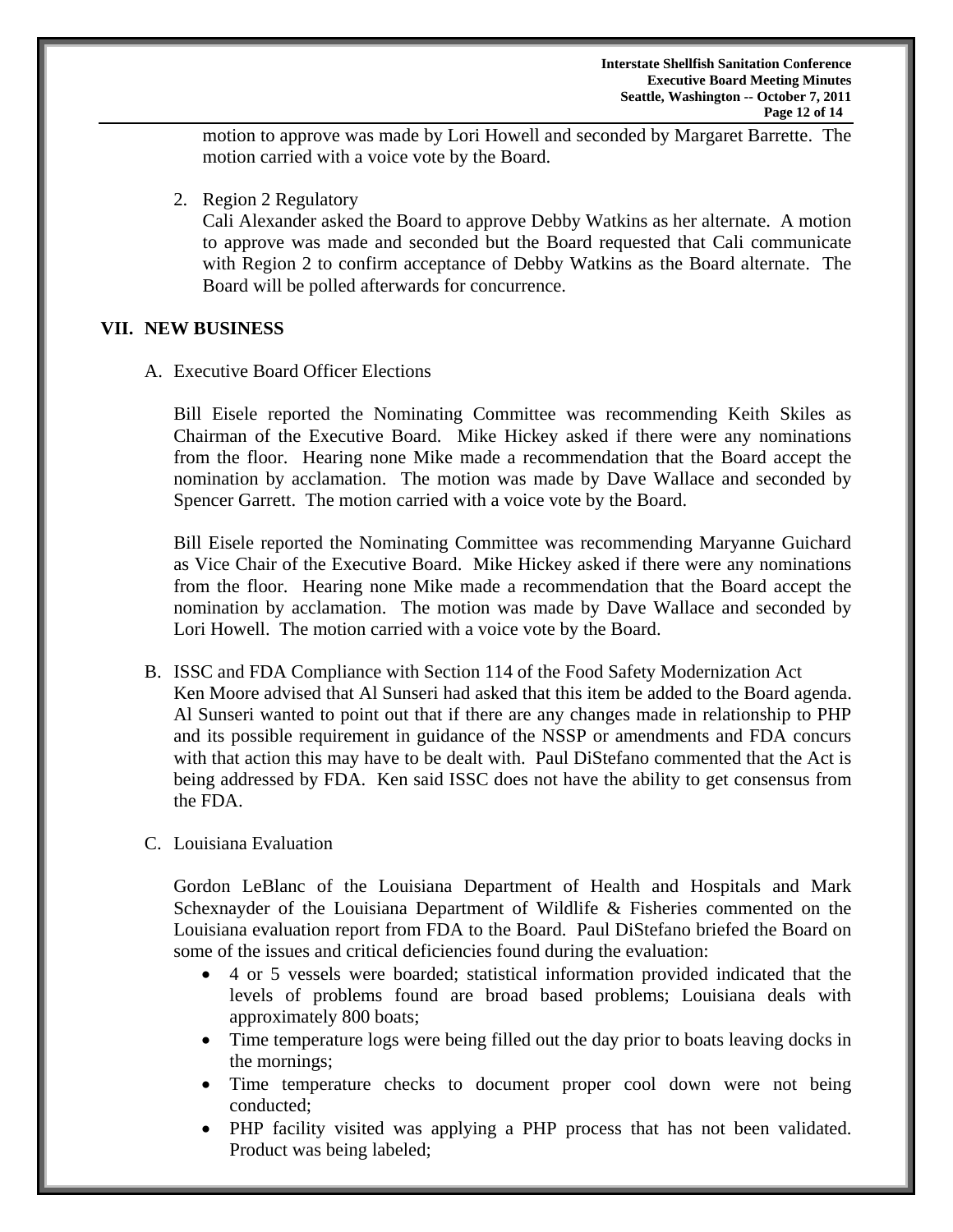- Records at the PHP facility visited indicated performing single sample monthly verification (three are required);
- Found significant problems with refrigeration of white tag product being placed in refrigeration;
- Inadequate refrigeration and oysters were being put in off coolers;
- Coolers were not turned on until harvest and shellstock was not cooled to required internal temperature;
- State has made efforts for corrective actions:

Hopes State and industry will work together resolve some of these concerns .

Ken Moore stated that time temperature requirements have been in effect since 2010 and that States have an obligation to ensure their plans are being implemented. Paul said there is a clear indication that this is an across-the-board problem. Ken said the purpose of this agenda item was to ask Louisiana what kind of help is needed by the State to become compliant and the degree of non-compliance by the State. After additional comments from Board members, Maryanne Guichard suggested that this issue be addressed again at the next Board meeting with Louisiana present. After further discussion Lori Howell made a motion that the ISSC write a letter to FDA requesting completion and finalization of the Louisiana evaluation report within ten days with submission of the report to the State for their response within the thirty day comment period. The motion was seconded by Maryanne Guichard and passed with a voice vote by the Board.

D. Procedures for Appointing Task Force Members

Ken Moore referred the Board to the ISSC Constitution, Bylaws, and Procedures Article I Section 2 and explained the procedure for appointing task force members. Ken then asked if Board members thought the language or procedure needed to be rewritten. No action was taken by the Board.

## **VIII. OTHER INFORMATION**

Spencer Garrett spoke to the Board about his career in shellfish and informed the Board that he would be retiring some time in 2012. He expressed his pleasure in serving on the Executive Board and thanked the Board for their support.

Ken Moore expressed his appreciation to outgoing Chairman Mike Hickey and his service to the Board. Mike responded that it has also been his pleasure to serve as Chairman of the Board.

# I**X. EXECUTIVE SESSION**

A motion was made by Maryanne Guichard and seconded by Lori Howell that the Board convene to Executive Session (3:47 PM). The motion carried with a voice vote by the Board.

The Chairman reconvened open session of the Board meeting and a motion to formally adopt the items considered in Executive Session was made by Lori Howell and seconded by Steve Fleetwood. The motion carried with a voice vote by the Board.

# **X. APPOINTMENT OF SHIPPING & RECEIVING COMMITTEE**